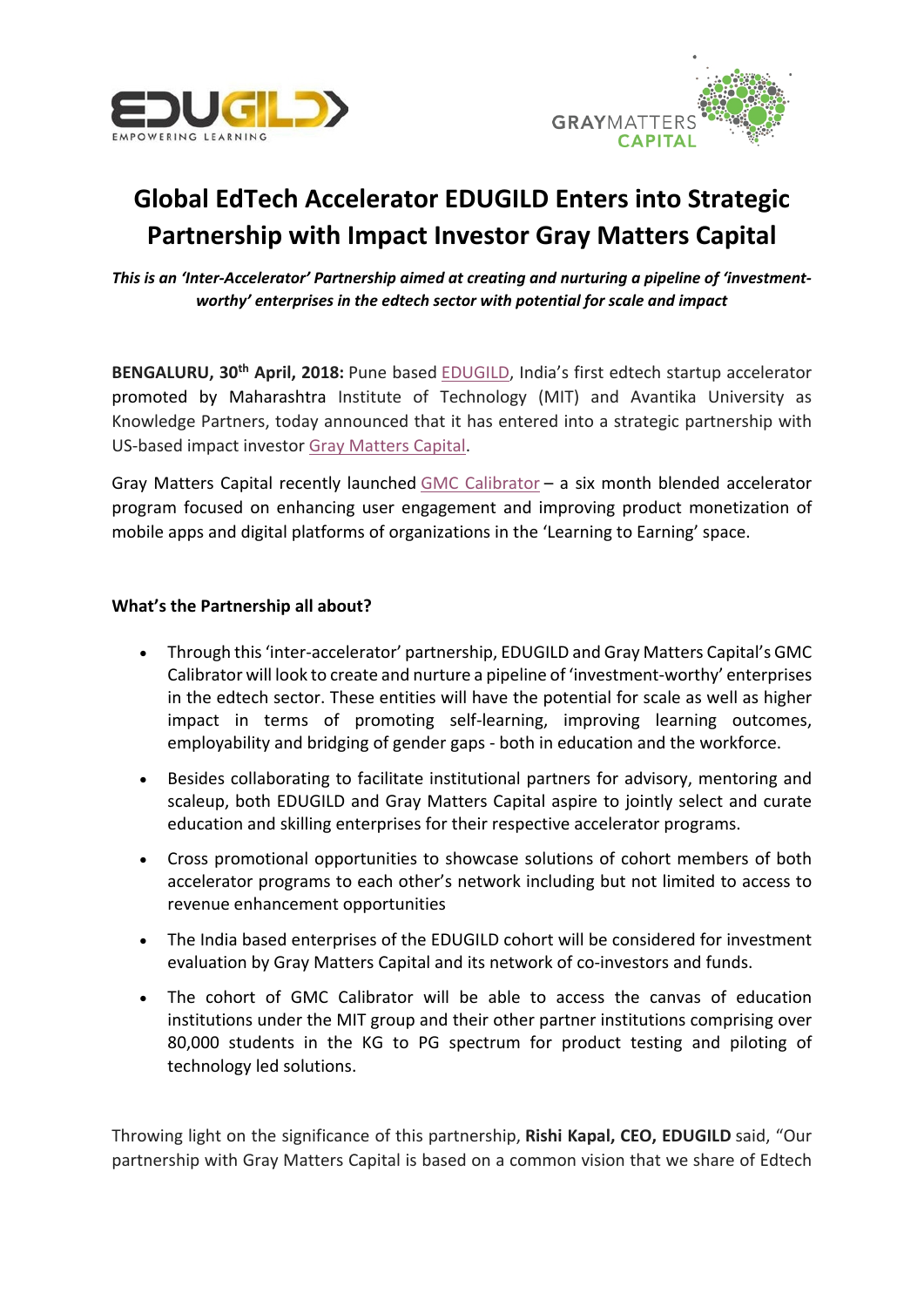



being a catalyst to change the education paradigm in India. This inter-accelerator partnership entailing joint application sourcing, access to mentors, product testing right up to unlocking funding opportunities will help in building a robust edtech sector in India."

Since its launch in June 2015, the global edtech accelerator has benefited 24 startups across 5 cohorts by providing access to sales and go-to-market opportunities, product lifecycle management support, organisation development inputs, UI/UX maturity, PR strategy, coworking spaces, Investor Relations and global scale-up opportunities. EDUGILD has partners in UK, Israel, China, Japan and ANZ for access to their companies.

"As impact investors, it is equally important for us to nurture the ecosystem. While we have many early stage enterprises in the edtech space in India, not many of them are able to attract investor interest," said **Ragini Chaudhary, India CEO, Gray Matters Capital.** She added, "This partnership with EDUGILD is an attempt to scout for those edtech enterprises with break through solutions that can benefit the mass market, especially those women and girls in the lower-income groups. The product testing and piloting opportunities that the cohort of the GMC Calibrator can avail will be priceless"

In India, Gray Matters Capital has invested in for-profit education ventures with a focus on access to affordable quality education and on employability leading to a future job ready workforce with 21st century skills. It is the anchor investor in CBA Capital's Education Catalyst Fund.

#### **Notes to the Editor**

# **About EDUGILD**

Based in Pune, EDUGILD is a global edtech startup accelerator which offers intensive mentorship and product realization program to EdTech start-ups around the world. Participants with creative, technology-based solutions to improve and enhance the learning experience in any field are welcome to apply.

EDUGILD is dedicated to supporting start-ups involved in creative use of technology for effectively enhancing learning experience in any field, supported by a world class panel of liberal minds, successful entrepreneurs, institutions, mentors, and investors. Typically, startups will be ready for EDUGILD when their fundamental research, concept development and initial feasibility study have been completed. Selected start-ups will be mentored and guided by their network of mentors and subject matter experts in the in-residence mentorship program based in Pune.

For more information, visit [http://www.edugild.com](http://www.edugild.com/)